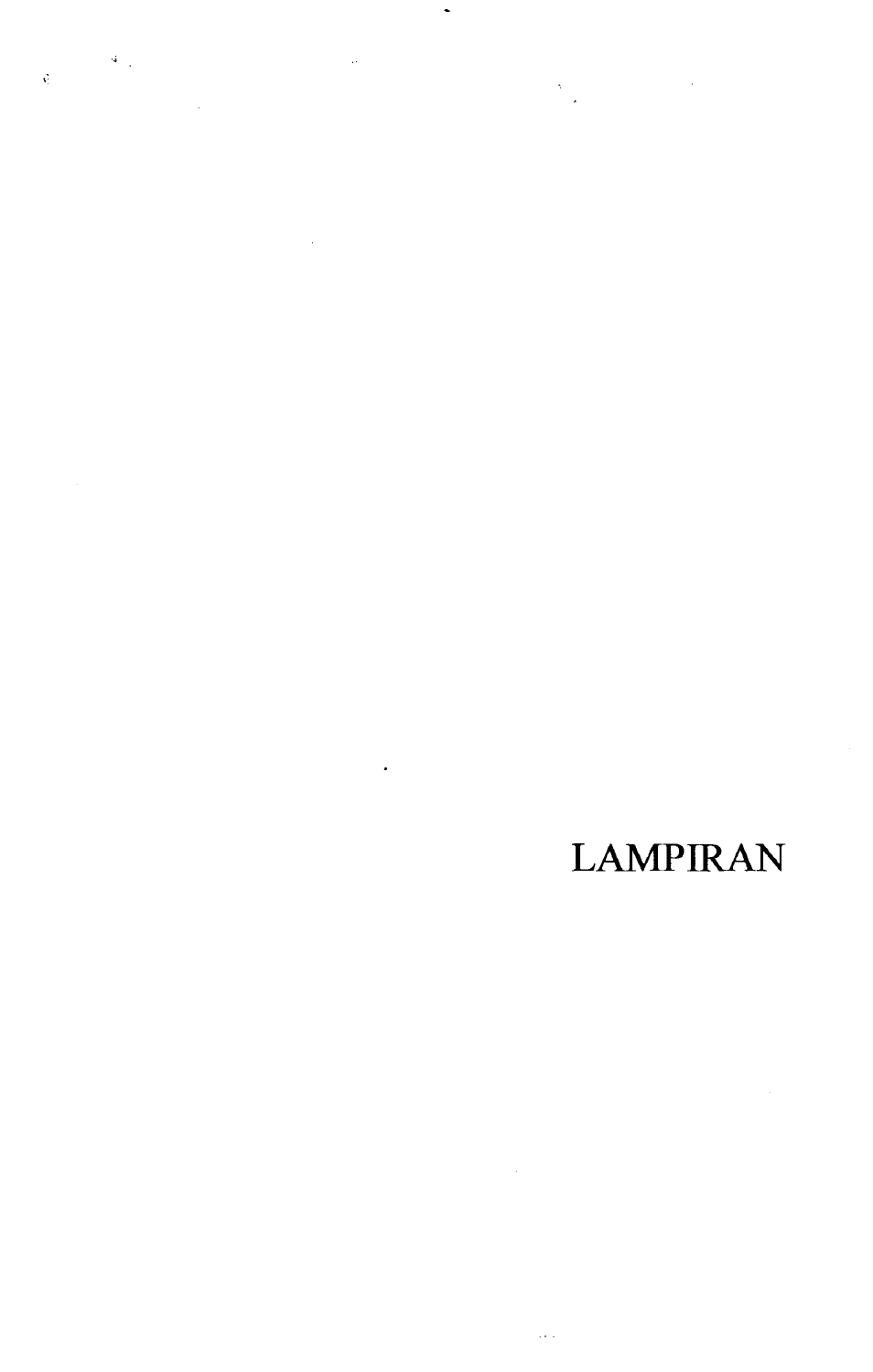| $PAO-7$          |                      | $\rightarrow$ DATA ADC               |  |  |
|------------------|----------------------|--------------------------------------|--|--|
| :PC0             | ---> SWITCH RIGHT    |                                      |  |  |
| PC1              | ---> SWITCH LEFT     |                                      |  |  |
| PC2              | $\leftarrow$ RESERVE |                                      |  |  |
| PC3              |                      | --->RESERVE                          |  |  |
| PCA              |                      | ---> ADC SELECT CH / MOTOR DIRECTION |  |  |
| PC5              |                      | $\rightarrow$ ADC ALE                |  |  |
| P <sub>CG</sub>  |                      | ---> RELAY OUTPUT SPEAKER            |  |  |
| :PC7             |                      | ---> MOTOR DIRECTION                 |  |  |
|                  |                      |                                      |  |  |
|                  |                      |                                      |  |  |
| <b>PA</b>        | EOU                  | 0E000H                               |  |  |
| <b>PB</b>        |                      | EOU 0E001H                           |  |  |
| PC               |                      | EQU 0E002H                           |  |  |
| PCW              |                      | EOU 0E003H                           |  |  |
| CW               | EOU 91H              |                                      |  |  |
|                  |                      |                                      |  |  |
| <b>ADC</b>       | EQU 08H              |                                      |  |  |
| BATASMAX EQU 09H |                      |                                      |  |  |
| BATASMIN EQU 0AH |                      |                                      |  |  |
| <b>SELECT</b>    | EQU 25H              |                                      |  |  |
| <b>FREE</b>      | <b>EQU</b>           | 0CH                                  |  |  |
|                  |                      |                                      |  |  |
|                  | <b>ORG</b>           | 00h                                  |  |  |
|                  |                      | <b>AJMP START</b>                    |  |  |
|                  |                      |                                      |  |  |
|                  | <b>ORG</b>           | 100h                                 |  |  |
|                  |                      |                                      |  |  |
| <b>INIT PPI</b>  |                      |                                      |  |  |
|                  |                      |                                      |  |  |
| <b>INITPPI</b>   |                      | MOV R6,#250                          |  |  |
| DEL              |                      | MOV R7,#250                          |  |  |
|                  | DJNZ R7.S            |                                      |  |  |
|                  |                      | DJNZ R6.DEL                          |  |  |
|                  |                      | MOV DPTR,#PCW                        |  |  |
|                  |                      | MOV A.#CW                            |  |  |
|                  | <b>MOVX</b>          | @DPTR.A                              |  |  |
|                  | <b>RET</b>           |                                      |  |  |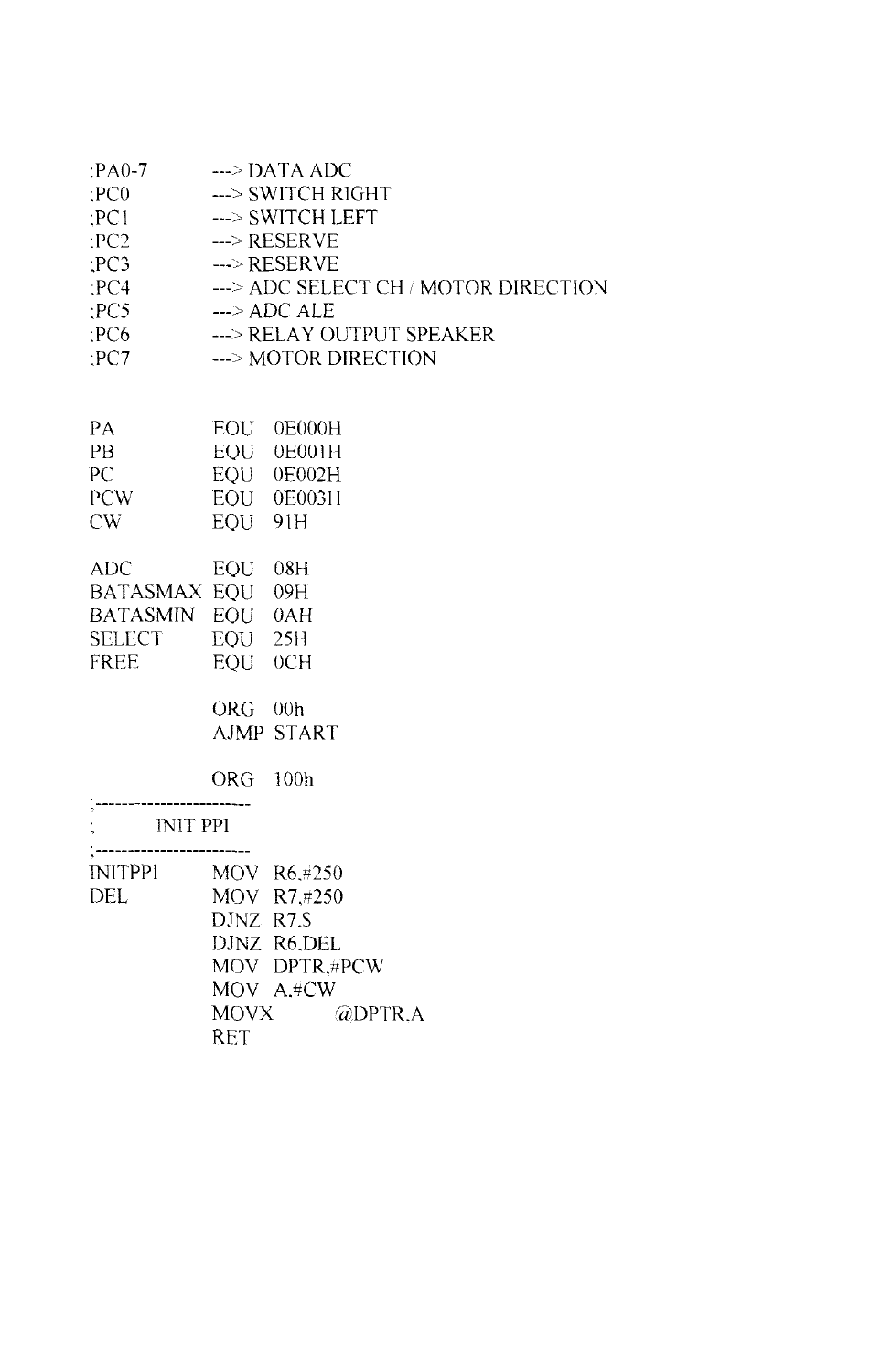| DELAY 4 mS                      |                                   |                                                                                                |
|---------------------------------|-----------------------------------|------------------------------------------------------------------------------------------------|
| DELAY4M MOV R7.#10<br>DEL4M –   | DJNZ R6.\$<br>RET <sub>1</sub>    | MOV R6.#250<br>DJNZ R7, DEL4M                                                                  |
| <b>ENABLE PULSE</b>             |                                   |                                                                                                |
| <b>ENABLE</b>                   | MOV P1.A<br>MOV PLA<br><b>RET</b> | ANL A.#0FH<br>ORL A,#20H<br>MOV PLA<br>ANL A,#0FH<br>ACALL DELAY4M                             |
| CONTROL LCD                     |                                   |                                                                                                |
| LCDCONTROL                      |                                   | MOV FREE.A<br>SWAP A<br><b>ACALL ENABLE</b><br>MOV A.FREE<br><b>ACALL ENABLE</b><br><b>RET</b> |
| : INISILISASI LCD 4 BIT         |                                   |                                                                                                |
| INITLCD MOV R5#3<br><b>WAIT</b> | MOV P1,A<br>MOV PLA<br>MOV P1,A   | MOV A,#3H<br>ORL A.#20H<br>ANL A.#0FH<br><b>ACALL DELAY4M</b><br>DJNZ R5.WAIT                  |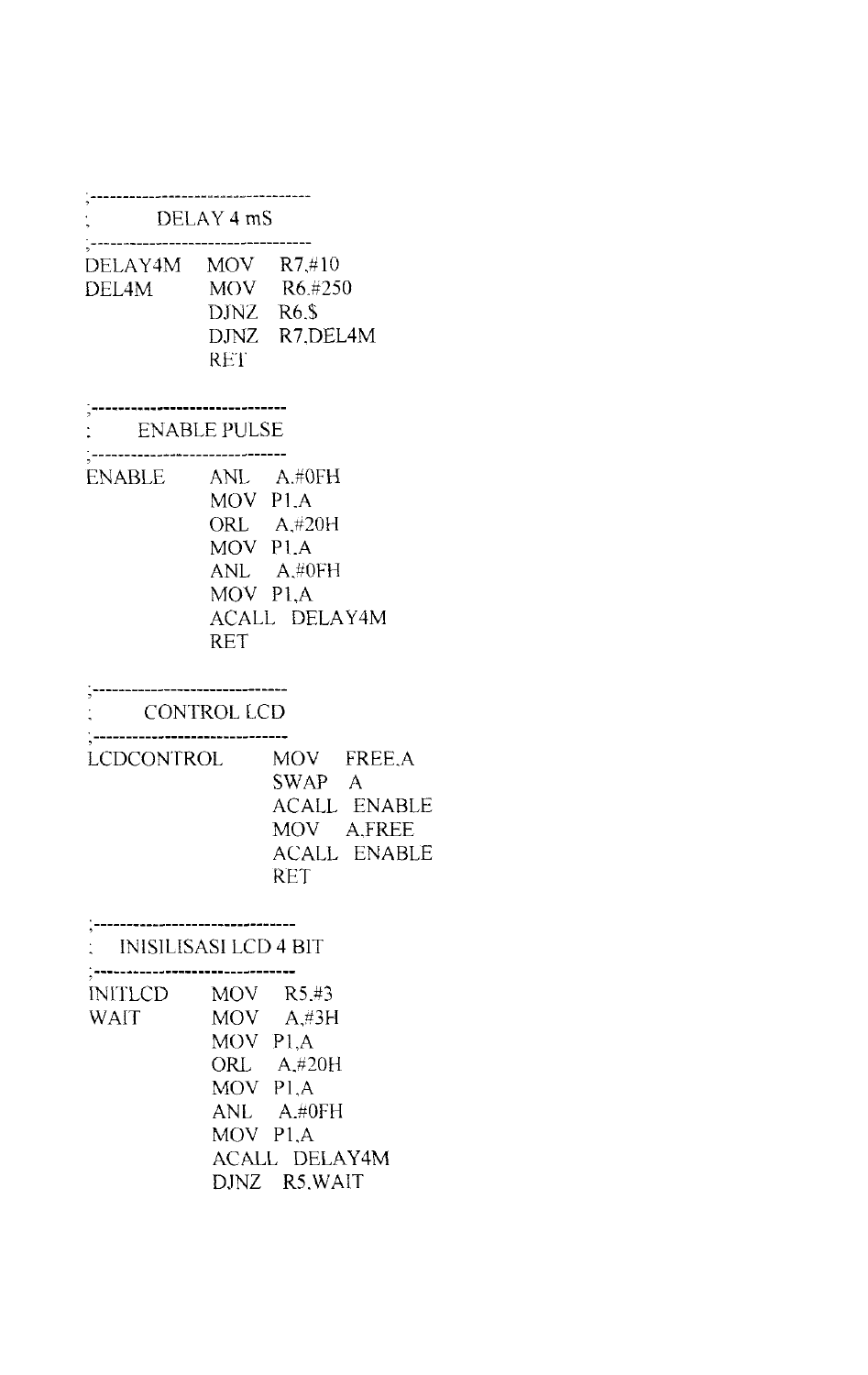| WAITFUNCT | $MOV = A. \#2H$      | :FUNCTION SET |
|-----------|----------------------|---------------|
|           | MOV PLA              |               |
|           | ORL A#20H            |               |
|           | MOV PLA              |               |
|           | ANL A.#0FH           |               |
|           | MOV PLA              |               |
|           | <b>ACALL DELAY4M</b> |               |
|           |                      |               |

MOY A.#2FH :FUNCTIONSET ACALL LCDCONTROL MOV A.#0CH :DISPLAY ON ACALL LCDCONTROL MOY A.#OIH :DISPLAY CLEAR ACALL LCDCONTROL MOY A.#06H :ENTRY ACALL LCDCONTROL RET

......................

CETAK TO LCD 

| <b>CETAK</b> | ANL        | A.#OFH           |
|--------------|------------|------------------|
|              | ORL        | A#10H            |
|              | <b>MOV</b> | P1.A             |
|              | ORL        | A#20H            |
|              | MOV        | P <sub>1</sub> A |
|              | ANL        | A#1FH            |
|              | <b>MOV</b> | P1.A             |
|              | <b>MOV</b> | R7.#50           |
|              | DJNZ       | <b>R7.S</b>      |
|              | <b>RET</b> |                  |

|            | <b>DISPLAY LCD</b> |
|------------|--------------------|
|            |                    |
| <b>LCD</b> | MOV FREE.A         |
|            | SWAP A             |
|            | <b>ACALL CETAK</b> |
|            | MOV A.FREE         |
|            | ACALL CETAK        |
|            | RET                |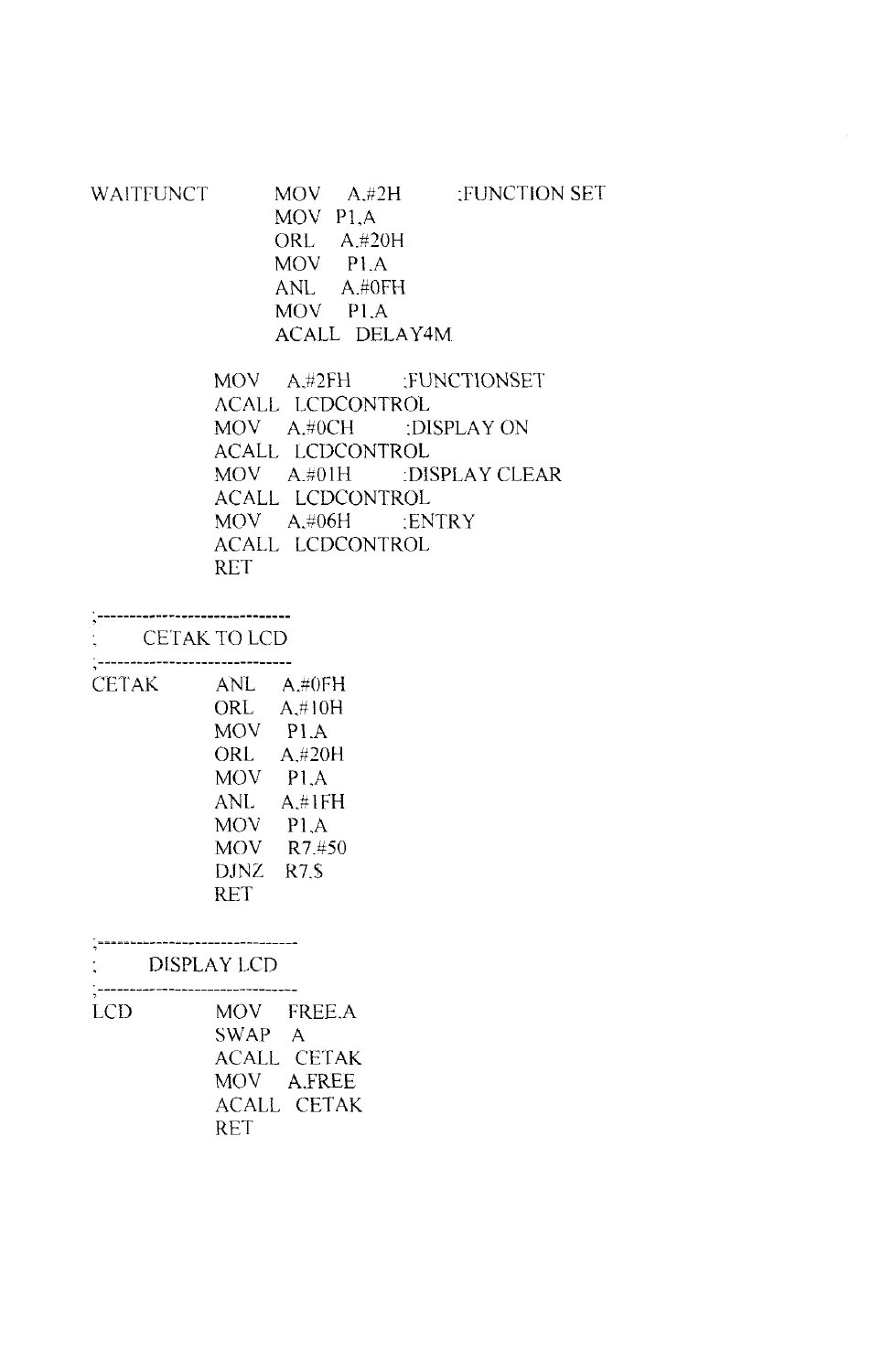|                               | DELAY MOTOR                                                                                                              |                    |
|-------------------------------|--------------------------------------------------------------------------------------------------------------------------|--------------------|
| ---------------------<br>DELA | DELAY MOV R6,#10<br>MOV R7.#250<br>DJNZ R7.S<br>DJNZ R6, DELA<br><b>RET</b>                                              |                    |
| : MOTOR PUTAR KIRI            |                                                                                                                          |                    |
| ------------------------      | PUTARKIRI MOV DPTR.#PC<br>MOVX A.@DPTR<br>ANL A,#070H :MASK PC7<br>ORL A.#10H<br>MOVX @DPTR,A<br>ACALL DELAY<br>RET      | PC4 ON             |
|                               | : MOTOR PUTAR KANAN                                                                                                      |                    |
|                               | PUTARKANAN MOV DPTR.#PC<br>MOVX A, @DPTR<br>$NL$ $A, \#0E0H$<br>$RL$ $A.#80H$<br>OVX @DPTR.A<br><b>CALL DELAY</b><br>ET. | :MASK PC4<br>PCTON |
|                               | <b>MOTOR STOP</b>                                                                                                        |                    |
| STOP                          | MOV DPTR.#PC<br>A.@DPTR<br><b>MOVX</b><br>ANL A.#60H<br>MOVX –<br>@DPTR.A<br>ACALL<br>DELAY<br><b>RET</b>                | : MASK PC4 $&$ PC7 |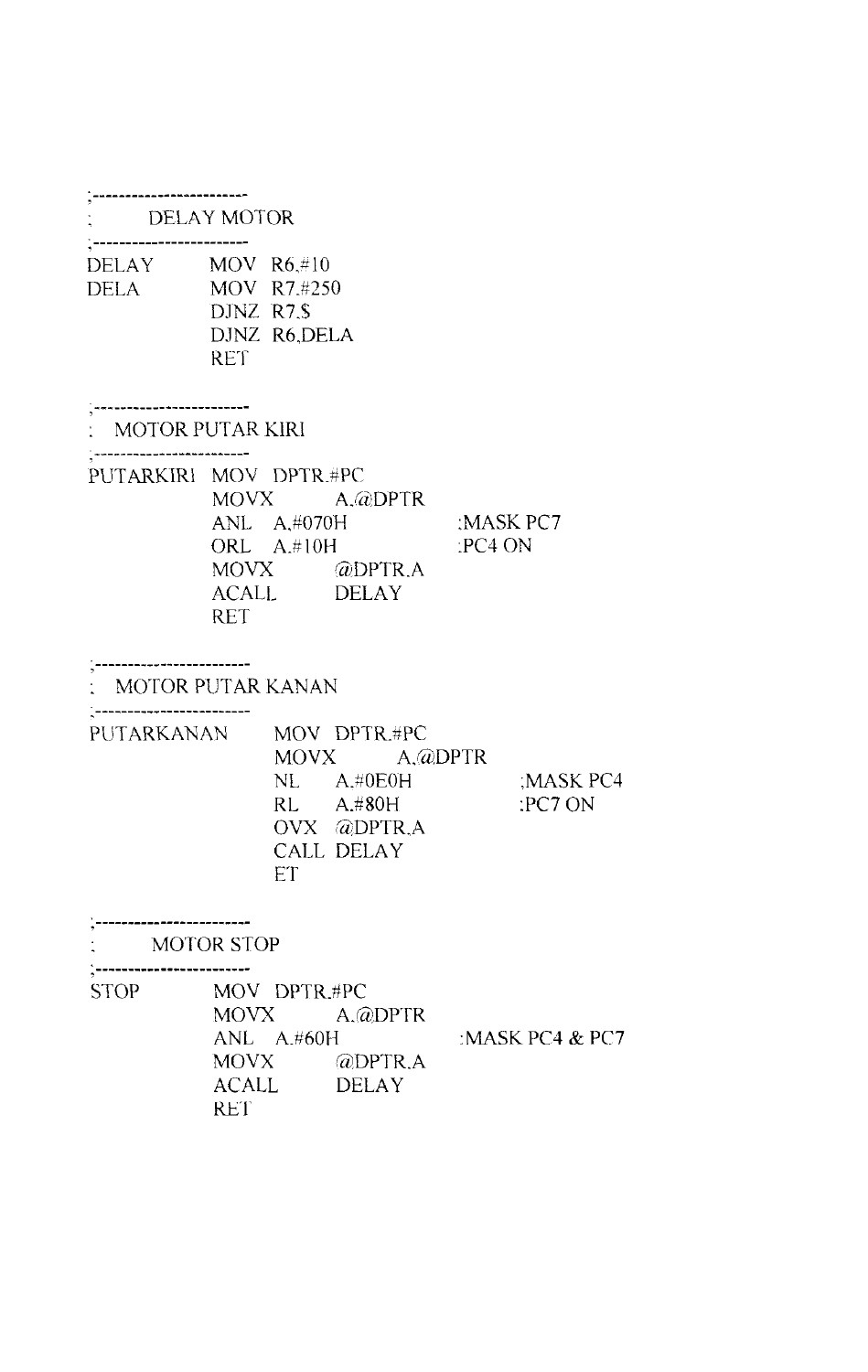|               | $\therefore$ ADC CHO                            |                                                                                                                                                                                              |
|---------------|-------------------------------------------------|----------------------------------------------------------------------------------------------------------------------------------------------------------------------------------------------|
|               | .<br>`=========================<br><sup>7</sup> | CH0 MOV DPTR.#PC<br>MOVX A, @DPTR<br>ANL A.#40H :ALE LOW & READ ADC CHO<br>MOVX @DPTR.A                                                                                                      |
|               |                                                 | MOVX A.@DPTR<br>ORL A.#20H : ALE ACTIVE<br>MOVX @DPTR,A                                                                                                                                      |
|               |                                                 | MOV DPTR.#PA<br>MOV R7.#90 :POLLING CONV ADC<br>DJNZ R7.S<br>MOVX A.@DPTR<br>RET                                                                                                             |
|               |                                                 | ---> KEDUDUKAN POTENTIOMETER<br>$\therefore$ ADC CH1                                                                                                                                         |
|               |                                                 | CHI MOV DPTR.#PC<br>MOVX A.@DPTR<br>$\begin{array}{ll}\n\textbf{ANL} & \textbf{A,} \textit{\#0DOH} \\ \textbf{ANL} & \textbf{A,} \textit{\#0DOH}\n\end{array}$<br>ORL A.#90H<br>MOVX @DPTR.A |
|               |                                                 | MOVX A,@DPTR<br>ORL A.#0B0H :ALE ACTIVE<br>MOVX @DPTR,A                                                                                                                                      |
|               |                                                 | MOV DPTR.#PA<br>MOV R7.#90 :POLLING CONV ADC<br>D.INZ R7.\$<br>MOVX A.@DPTR<br><b>RET</b>                                                                                                    |
|               |                                                 | PERMULAAN                                                                                                                                                                                    |
| <b>ORIGIN</b> |                                                 | ACALL PUTARKIRI<br>ACALL<br>CH <sub>1</sub><br>CJNE A.#7.CEKCARY1                                                                                                                            |
|               | <b>CEKCARY1</b>                                 | <b>AJMP ORIGIN</b><br>JNC ORIGIN<br><b>RET</b>                                                                                                                                               |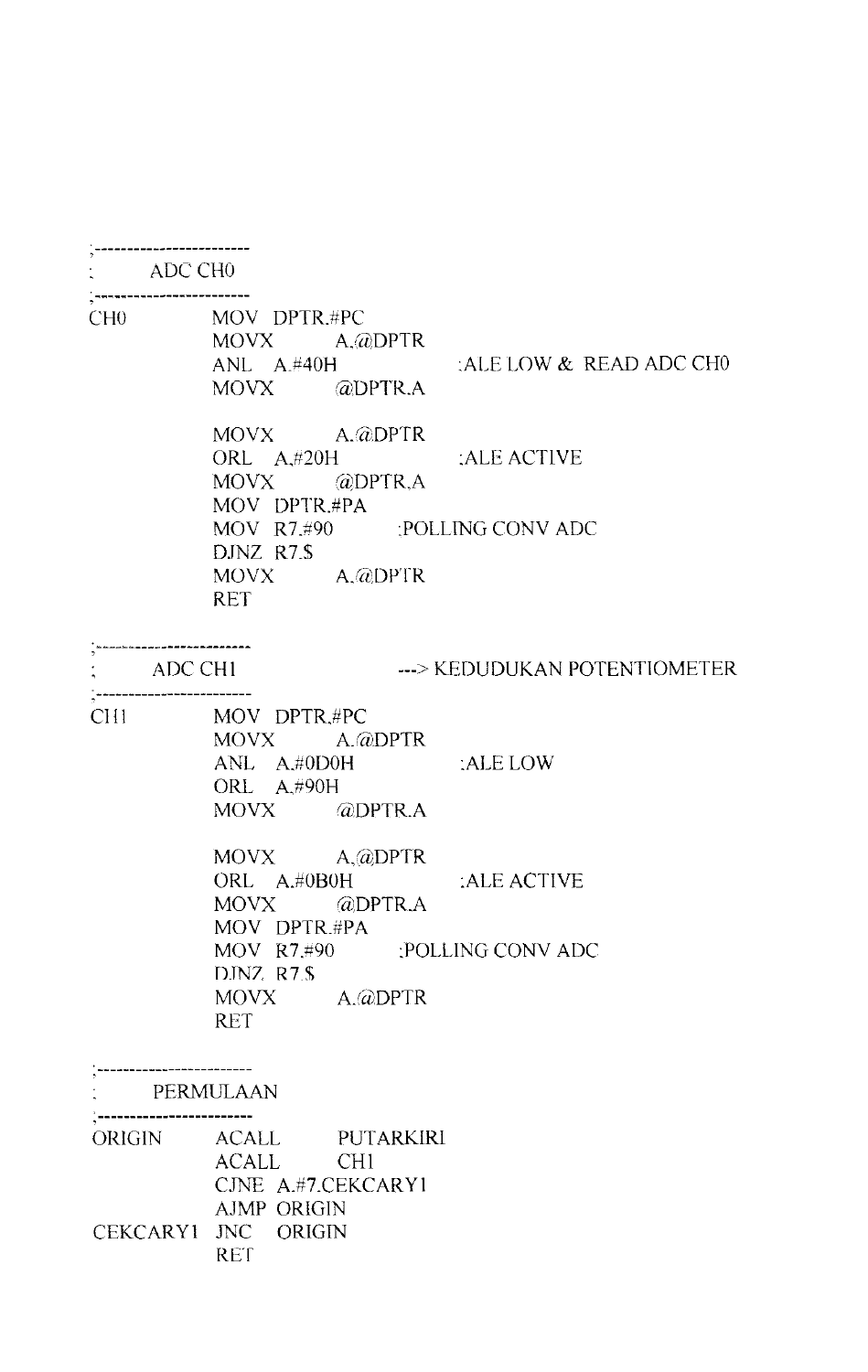SPEAKER ON

.<br>. \_\_\_\_\_\_\_\_\_\_\_\_\_\_\_\_\_\_\_\_\_\_\_\_\_\_\_\_

SPEAKERON MOV DPTR,#PC<br>MOVX A.6 A.@DPTR ANL A.#0B0H<br>MOVX (a)  $\omega$ DPTR,A RET

-\*\*\*\*\*\*\*\*\*\*\*\*\*\*\*\*

SPEAKER OFF ' \_\_\_\_\_\_\_\_\_\_\_\_\_\_\_\_\_\_\_\_\_\_\_\_\_\_\_\_\_

| SPEAKEROFF | MOV DPTR #PC |                 |
|------------|--------------|-----------------|
|            |              | MOVX A.@DPTR    |
|            | ORL A.#40H   |                 |
|            | MOVX —       | <b>CODPTR A</b> |
|            | ET.          |                 |
|            |              |                 |

\_\_\_\_\_\_\_\_\_\_\_\_\_\_\_\_\_\_\_\_\_\_\_

CONTROL MANUAL MANUAL ACALL PUTARKANAN ACALL CHO CINE A.#BATASMAX.LEVELMAX MAN ACALL SPEAKEROFF LEVELMAX MAN JC NOACTION ACALL SPEAKEROFF NOACTlON RET

| DISPLAY MOV A.#80H    |                   |           |                       | :BARIS 1 |
|-----------------------|-------------------|-----------|-----------------------|----------|
|                       |                   |           | ACALL LCDCONTROL      |          |
|                       | MOV DPTR.#KALIMAT |           |                       |          |
|                       | MOV $R5,\#16$     |           |                       |          |
| KALIMAT LAGI MOV A.#0 |                   |           |                       |          |
|                       |                   |           | MOVC $A, @A+DPTR$     |          |
|                       | PUSH DPL          |           |                       |          |
|                       | PUSH DPH          |           |                       |          |
|                       |                   | ACALL LCD |                       |          |
|                       | POP DPH           |           |                       |          |
|                       | POP DPL           |           |                       |          |
|                       |                   | INC DPTR  |                       |          |
|                       |                   |           | DJNZ R5, KALIMAT LAGI |          |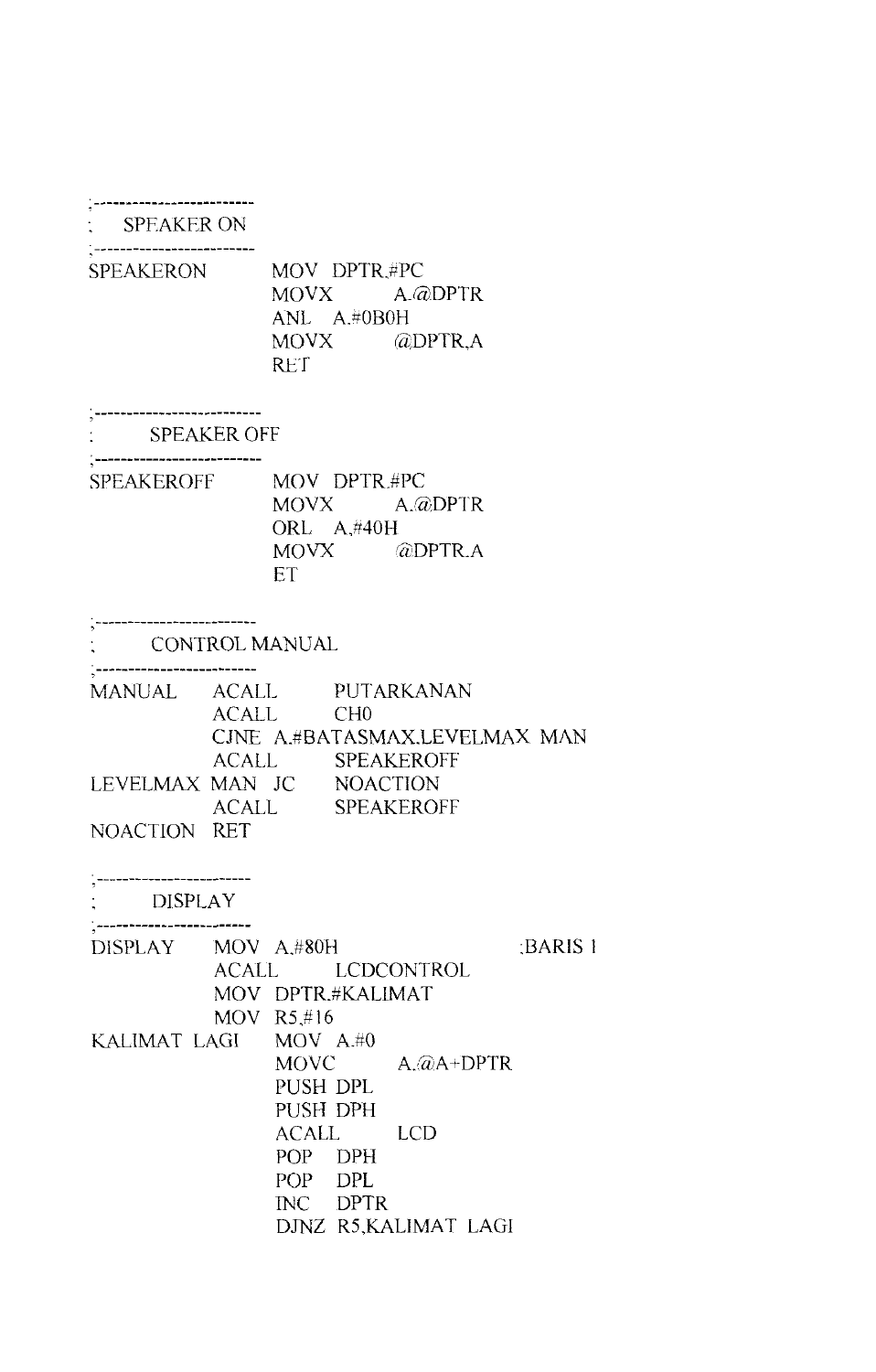| KATA LAGI                                     | MOV A.#0C0H<br>ACALL<br><b>LCDCONTROL</b><br>MOV DPTR.#KATA<br>MOV A.SELECT<br>MOV B.#16<br>MUL AB<br>ADD A,DPL<br>MOV DPL.A<br>MOV A, #0<br><b>ADDC A.DPH</b><br>MOV DPH.A<br>MOV R5,#16<br>MOV A#0<br>MOVC $A, @A+DPTR$<br>PUSH DPL<br>PUSH DPH<br>ACALL LCD<br>POP DPH<br>POP DPL<br>INC DPTR<br>DJNZ R5, KATA LAGI<br><b>RET</b> | :BARIS 2     |
|-----------------------------------------------|--------------------------------------------------------------------------------------------------------------------------------------------------------------------------------------------------------------------------------------------------------------------------------------------------------------------------------------|--------------|
| : MAIN PROGRAM                                |                                                                                                                                                                                                                                                                                                                                      |              |
| ; ___________________________<br><b>START</b> |                                                                                                                                                                                                                                                                                                                                      |              |
|                                               | MOV SP.#40H<br>MOV BATASMAX,#40<br>MOV BATASMIN.#30<br>MOV SELECT.#0<br>ACALL INITPPI<br>ACALL SPEAKEROFF<br>ACALL INITLCD<br>ACALL<br><b>DISPLAY</b>                                                                                                                                                                                |              |
| <b>ULANG</b>                                  | MOV DPTR.#PC<br>MOVX A.@DPTR<br>ANL A.#03H<br>CJNE A,#03H,KEYPRES<br><b>AJMP NOKEYPRESS</b>                                                                                                                                                                                                                                          | :KEYPRESSED? |
| <b>KEYPRES</b>                                | CJNE A,#01H,CEK KANAN<br>JB PSW.1.AUTO<br>SETB PSW.1<br>INC SELECT                                                                                                                                                                                                                                                                   |              |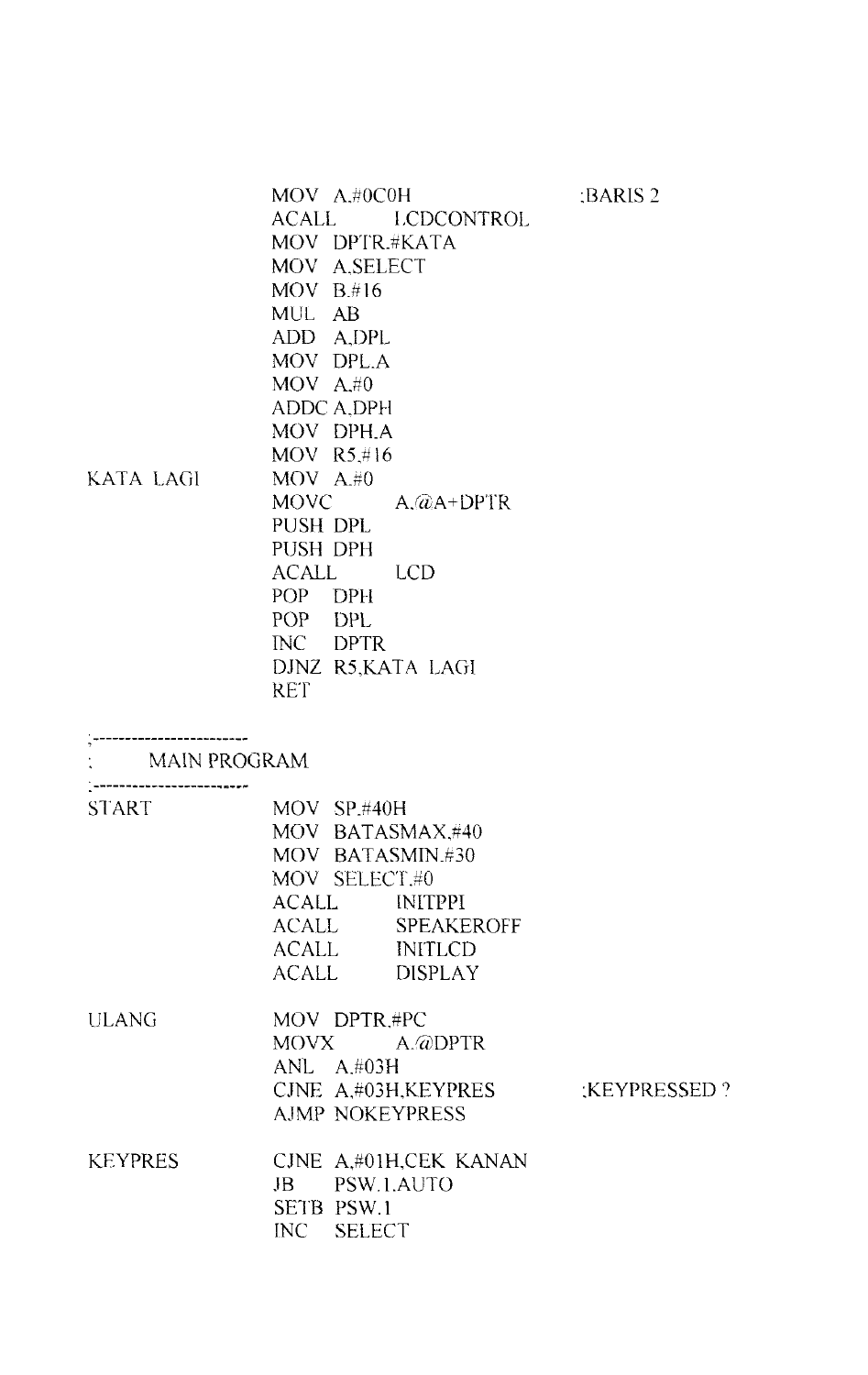|                            | MOV A.SELECT<br>CINE A.#7.INCREMENT OK<br>MOV SELECT.#6                                                                                                                                             |
|----------------------------|-----------------------------------------------------------------------------------------------------------------------------------------------------------------------------------------------------|
|                            | INCREMENT OK ACALL DISPLAY<br>AJMP AUTO                                                                                                                                                             |
| <b>CEK KANAN</b>           | CJNE $A#02H.AUTO$<br>JB PSW.1,AUTO<br>SETB PSW.1<br>DEC SELECT<br>MOV A, SELECT<br>CJNE A.#255.DECREMENT OK<br>MOV SELECT,#0                                                                        |
| DECREMENT                  | OK ACALL DISPLAY<br>AJMP AUTO                                                                                                                                                                       |
| NOKEYPRESS                 | CLR PSW.1                                                                                                                                                                                           |
| <b>AUTO</b>                | MOV DPTR,#DATAMAX<br>MOV A.SELECT<br>MOVC $A, @A+DPTR$<br>MOV BATASMAX,A<br>ACALL<br>CH <sub>0</sub><br>CJNE A, BATASMAX, LEVELMAX AUTO<br><b>AJMP KIRIAUTO</b>                                     |
| LEVELMAX AUTO JNC KIRIAUTO | ACALL SPEAKERON<br><b>AJMP ULANG</b>                                                                                                                                                                |
| KIRIAUTO-                  | ACALL SPEAKEROFF<br>ACALL PUTARKIRI<br>MOV DPTR.#DATAMIN<br>MOV A, SELECT<br>MOVC $A, (a)$ A+DPTR<br>MOV BATASMIN.A<br>ACALL<br>CH <sub>0</sub><br>CINE A, BATASMIN, LEVELMIN AUTO<br>AJMP KIRIAUTO |
| LEVELMIN AUTO JNC KIRIAUTO | ACALL<br><b>STOP</b><br>ACALL SPEAKERON<br>AJMP ULANG                                                                                                                                               |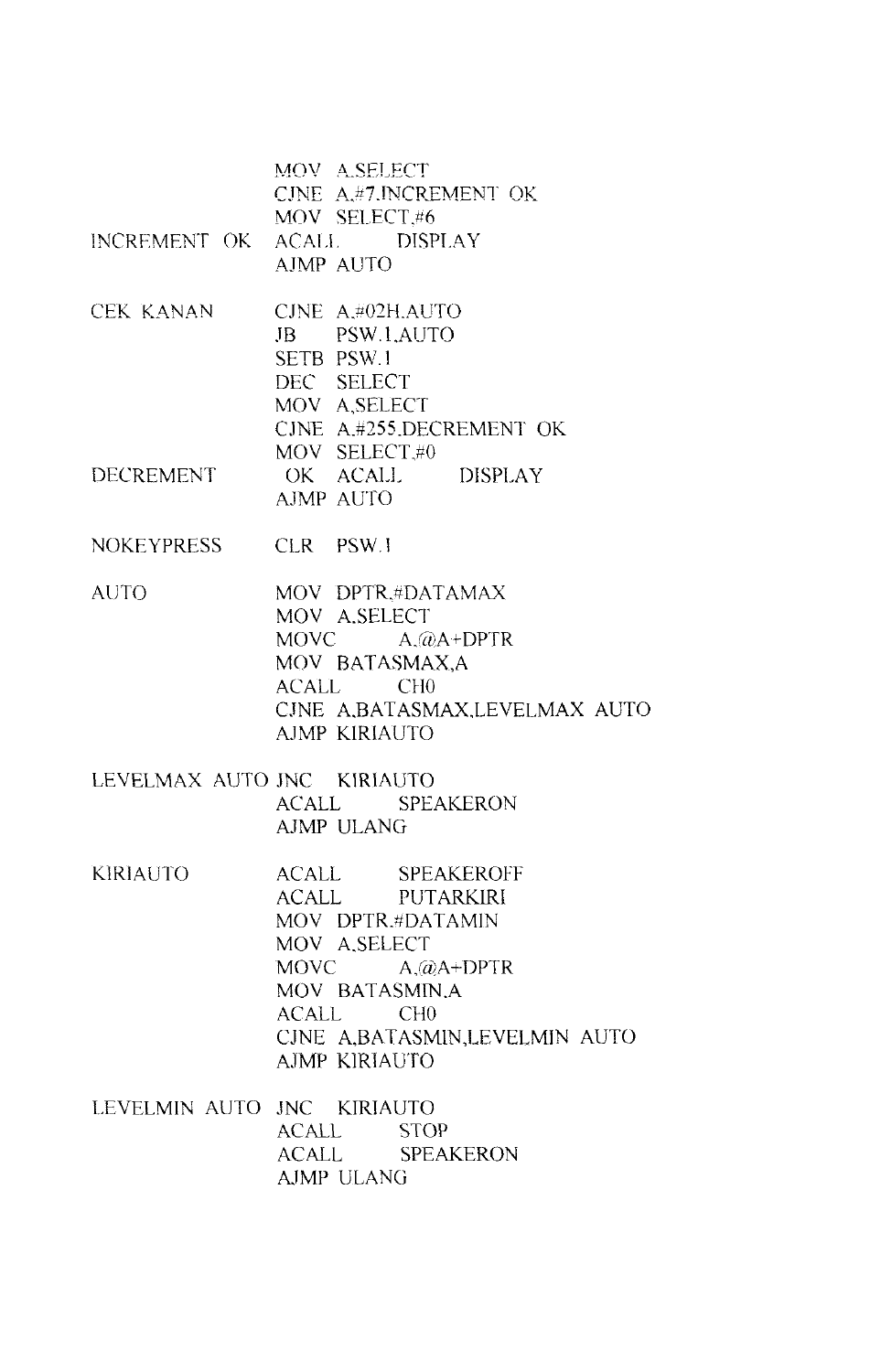| KATA           | DB.             |     | $\mathbb{R}\mathbb{R}$ PUTAN : 0.1 V |
|----------------|-----------------|-----|--------------------------------------|
|                | $\overline{DB}$ |     | <b>INPUTAN: 0.2 V</b>                |
|                | ĐB              |     | TNPUTAN . 0.3 V                      |
|                | DВ              |     | 'INPUTAN: 0.4 V'                     |
|                | DB              |     | TNPUTAN: 0.5 V                       |
|                | DВ              |     | 'INPUTAN: 0.6 V                      |
|                | DВ              |     | 'INPUTAN: 0.63 V'                    |
| <b>DATAMAX</b> |                 | DB. | 40.80.120.160.200.240.254            |
| <b>DATAMIN</b> |                 | DB. | 30,70,110,150,190,230,250            |
| <b>KALIMAT</b> |                 | DB  | '95051 KUDU LULUS COOK'              |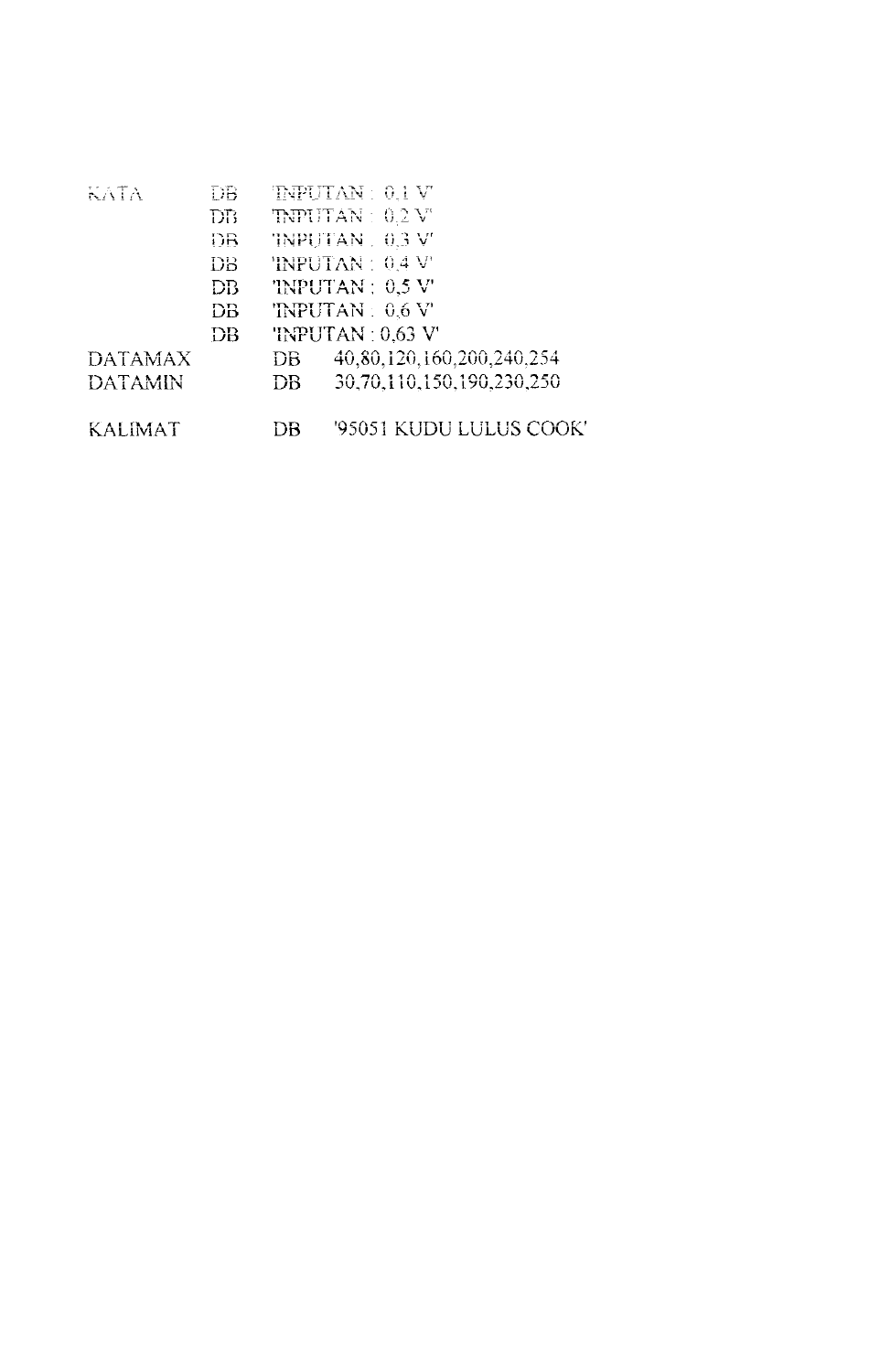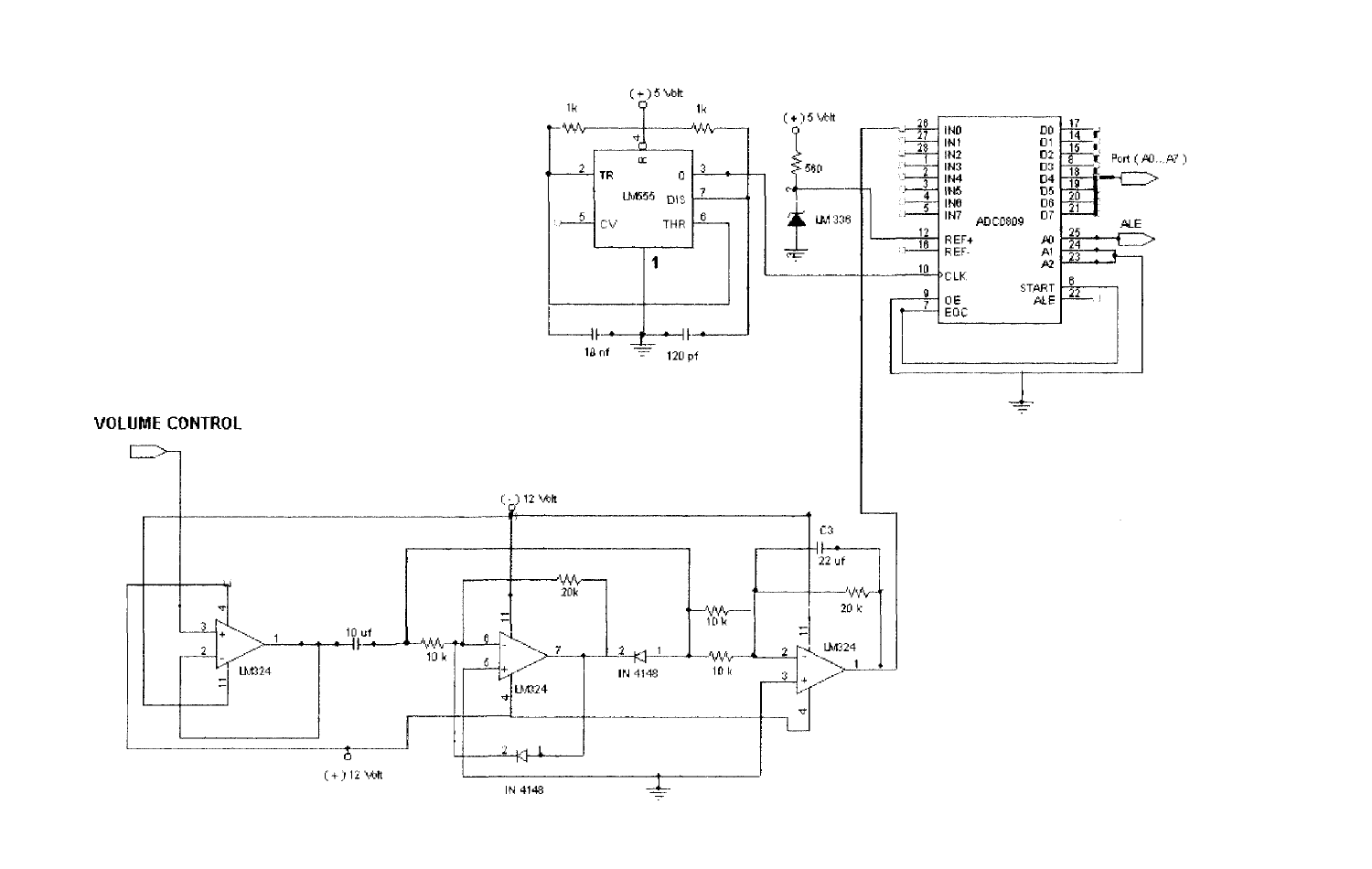

 $\label{eq:2} \mathcal{F}^{(1)}_{\text{max}} = \mathcal{F}^{(1)}_{\text{max}}$